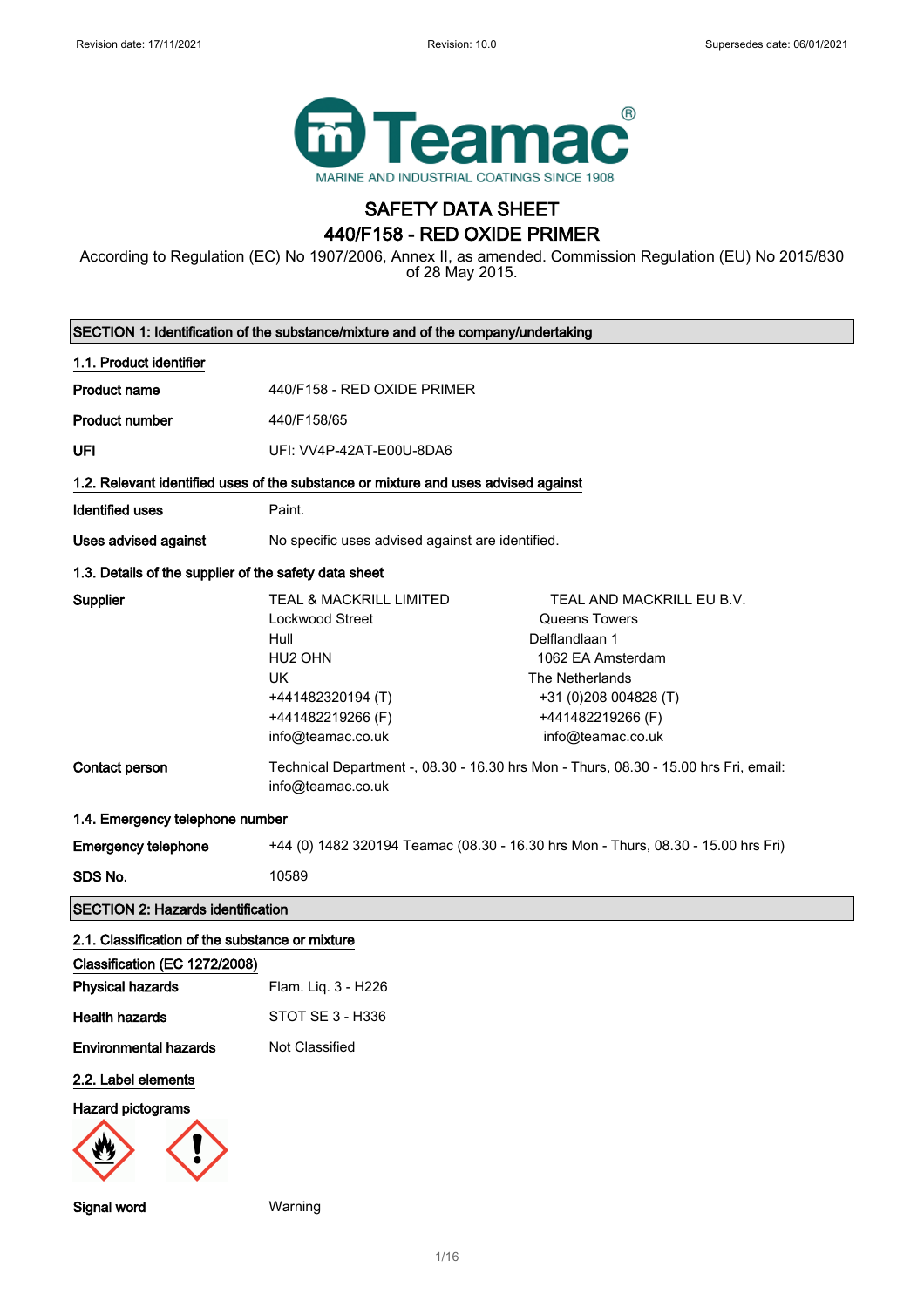| <b>Hazard statements</b>                  | H226 Flammable liquid and vapour.                                                                                                                                                                                                                                                                                                                                                                                                  |
|-------------------------------------------|------------------------------------------------------------------------------------------------------------------------------------------------------------------------------------------------------------------------------------------------------------------------------------------------------------------------------------------------------------------------------------------------------------------------------------|
|                                           | H336 May cause drowsiness or dizziness.                                                                                                                                                                                                                                                                                                                                                                                            |
| <b>Precautionary statements</b>           | P101 If medical advice is needed, have product container or label at hand.<br>P102 Keep out of reach of children.<br>P261 Avoid breathing vapour/ spray.<br>P271 Use only outdoors or in a well-ventilated area.<br>P280 Wear protective gloves/ protective clothing/ eye protection/ face protection.<br>P303+P361+P353 IF ON SKIN (or hair): Take off immediately all contaminated clothing.<br>Rinse skin with water or shower. |
|                                           | P501 Dispose of contents/ container in accordance with national regulations.                                                                                                                                                                                                                                                                                                                                                       |
| Supplemental label<br>information         | EUH066 Repeated exposure may cause skin dryness or cracking.                                                                                                                                                                                                                                                                                                                                                                       |
| Contains                                  | HYDROCARBONS, C9-C11, <2% AROMATICS                                                                                                                                                                                                                                                                                                                                                                                                |
| Supplementary precautionary<br>statements | P304+P340 IF INHALED: Remove person to fresh air and keep comfortable for breathing.<br>P403+P233 Store in a well-ventilated place. Keep container tightly closed.                                                                                                                                                                                                                                                                 |

2.3. Other hazards

This substance is not classified as PBT or vPvB according to current EU criteria.

# SECTION 3: Composition/information on ingredients

| 3.2. Mixtures                                                                   |                      |                                                      |          |
|---------------------------------------------------------------------------------|----------------------|------------------------------------------------------|----------|
| <b>Calcium Carbonate</b>                                                        |                      | 30-60%                                               |          |
| CAS number: 1317-65-3                                                           | EC number: 215-279-6 |                                                      |          |
| Classification<br>Not Classified                                                |                      | Classification (67/548/EEC or 1999/45/EC)            |          |
| HYDROCARBONS, C9-C11, <2% AROMATICS                                             |                      | 10-30%                                               |          |
| CAS number: -                                                                   | EC number: 919-857-5 | REACH registration number: 01-<br>2119463258-33-XXXX |          |
| Classification<br>Flam. Liq. 3 - H226<br>STOT SE 3 - H336<br>Asp. Tox. 1 - H304 |                      |                                                      |          |
| <b>Red Iron Oxide</b><br>CAS number: 1309-37-1                                  |                      |                                                      | $1 - 5%$ |
| Classification<br>Not Classified                                                |                      | Classification (67/548/EEC or 1999/45/EC)            |          |
| <b>Barium Sulphate</b>                                                          |                      |                                                      | $1 - 5%$ |
| CAS number: 7727-43-7                                                           | EC number: 231-784-4 | REACH registration number: 01-<br>2119491274-35-0001 |          |
| Classification<br>Not Classified                                                |                      | Classification (67/548/EEC or 1999/45/EC)            |          |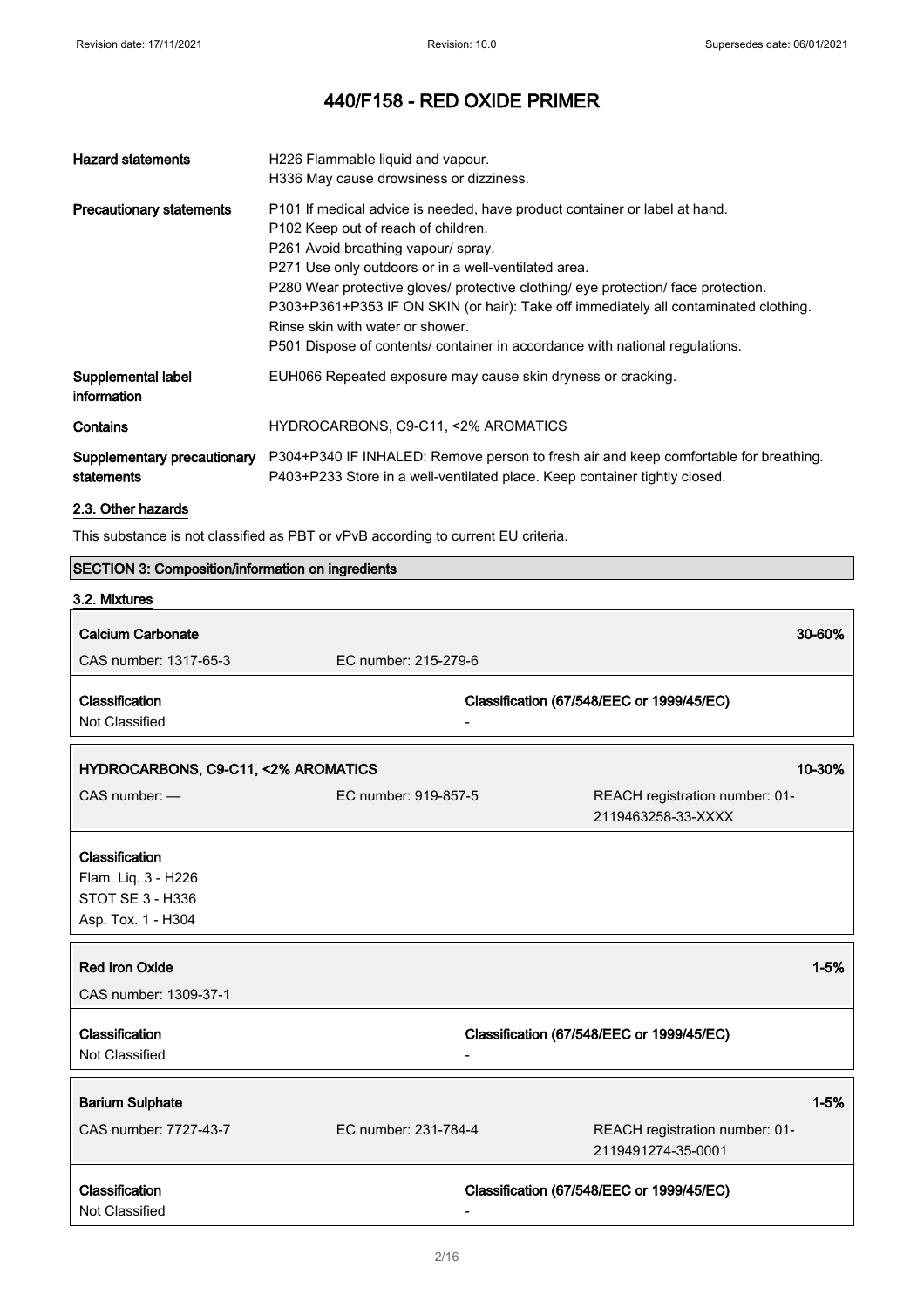| Hydrocarbons, C10-C13, n-alkanes, isoalkanes, cyclics, <2%<br>aromatics |                      |                                                      | 1% |
|-------------------------------------------------------------------------|----------------------|------------------------------------------------------|----|
| $CAS$ number: $-$                                                       | EC number: 918-481-9 | REACH registration number: 01-<br>2119457273-39-XXXX |    |
| Classification<br>Asp. Tox. 1 - H304                                    |                      |                                                      |    |
| 2-METHYLPENTANE-2,4-DIOL                                                |                      |                                                      | 1% |
| CAS number: 107-41-5                                                    | EC number: 203-489-0 |                                                      |    |
| Classification<br>Skin Irrit. 2 - H315<br>Eye Irrit. 2 - H319           |                      |                                                      |    |
| Dipropylene Glycol Methyl Ether                                         |                      |                                                      | 1% |
|                                                                         |                      |                                                      |    |
| CAS number: 34590-94-8                                                  | EC number: 252-104-2 | REACH registration number: 01-<br>2119450011-60-XXXX |    |
| Classification<br>Not Classified                                        |                      | Classification (67/548/EEC or 1999/45/EC)            |    |
| 2,6-Di-tert-butyl-p-cresol                                              |                      |                                                      | 1% |
| CAS number: 128-37-0                                                    | EC number: 204-881-4 | REACH registration number: 01-<br>2119565113-46-xxxx |    |
| M factor (Acute) = $1$                                                  |                      |                                                      |    |
| Classification<br>Aquatic Acute 1 - H400<br>Aquatic Chronic 1 - H410    |                      |                                                      |    |

Composition comments The product contains organic solvents. SECTION 4: First aid measures

# 4.1. Description of first aid measures

General information Get medical attention immediately. Show this Safety Data Sheet to the medical personnel.

Inhalation Remove affected person from source of contamination. Move affected person to fresh air and keep warm and at rest in a position comfortable for breathing. Maintain an open airway. Loosen tight clothing such as collar, tie or belt. When breathing is difficult, properly trained personnel may assist affected person by administering oxygen. Place unconscious person on their side in the recovery position and ensure breathing can take place.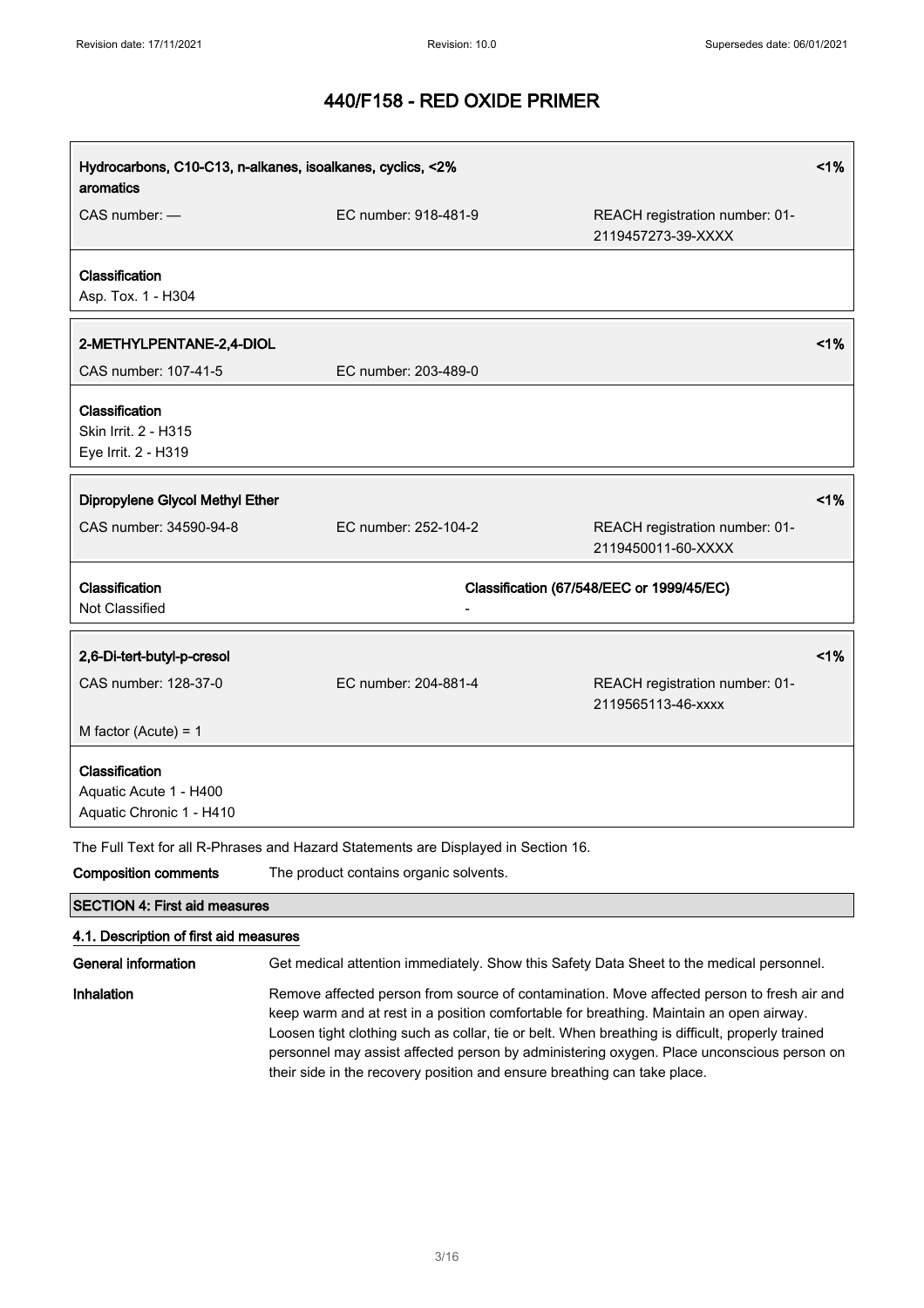| Ingestion                                                  | Rinse mouth thoroughly with water. Remove any dentures. Give a few small glasses of water<br>or milk to drink. Stop if the affected person feels sick as vomiting may be dangerous. Do not<br>induce vomiting unless under the direction of medical personnel. If vomiting occurs, the head<br>should be kept low so that vomit does not enter the lungs. Never give anything by mouth to an<br>unconscious person. Move affected person to fresh air and keep warm and at rest in a<br>position comfortable for breathing. Place unconscious person on their side in the recovery<br>position and ensure breathing can take place. Maintain an open airway. Loosen tight clothing<br>such as collar, tie or belt. |
|------------------------------------------------------------|--------------------------------------------------------------------------------------------------------------------------------------------------------------------------------------------------------------------------------------------------------------------------------------------------------------------------------------------------------------------------------------------------------------------------------------------------------------------------------------------------------------------------------------------------------------------------------------------------------------------------------------------------------------------------------------------------------------------|
| <b>Skin contact</b>                                        | Rinse with water.                                                                                                                                                                                                                                                                                                                                                                                                                                                                                                                                                                                                                                                                                                  |
| Eye contact                                                | Rinse immediately with plenty of water. Remove any contact lenses and open eyelids wide<br>apart. Continue to rinse for at least 10 minutes.                                                                                                                                                                                                                                                                                                                                                                                                                                                                                                                                                                       |
| <b>Protection of first aiders</b>                          | First aid personnel should wear appropriate protective equipment during any rescue.                                                                                                                                                                                                                                                                                                                                                                                                                                                                                                                                                                                                                                |
|                                                            | 4.2. Most important symptoms and effects, both acute and delayed                                                                                                                                                                                                                                                                                                                                                                                                                                                                                                                                                                                                                                                   |
| <b>General information</b>                                 | See Section 11 for additional information on health hazards. The severity of the symptoms<br>described will vary dependent on the concentration and the length of exposure.                                                                                                                                                                                                                                                                                                                                                                                                                                                                                                                                        |
| Inhalation                                                 | Prolonged inhalation of high concentrations may damage respiratory system. During<br>application and drying, solvent vapours will be emitted. Vapours in high concentrations are<br>narcotic.                                                                                                                                                                                                                                                                                                                                                                                                                                                                                                                      |
| Ingestion                                                  | Gastrointestinal symptoms, including upset stomach. Fumes from the stomach contents may<br>be inhaled, resulting in the same symptoms as inhalation.                                                                                                                                                                                                                                                                                                                                                                                                                                                                                                                                                               |
| Skin contact                                               | Prolonged contact may cause dryness of the skin. Discoloration of the skin.                                                                                                                                                                                                                                                                                                                                                                                                                                                                                                                                                                                                                                        |
| Eye contact                                                | May cause temporary eye irritation.                                                                                                                                                                                                                                                                                                                                                                                                                                                                                                                                                                                                                                                                                |
|                                                            | 4.3. Indication of any immediate medical attention and special treatment needed                                                                                                                                                                                                                                                                                                                                                                                                                                                                                                                                                                                                                                    |
|                                                            | Treat symptomatically.                                                                                                                                                                                                                                                                                                                                                                                                                                                                                                                                                                                                                                                                                             |
| Notes for the doctor                                       |                                                                                                                                                                                                                                                                                                                                                                                                                                                                                                                                                                                                                                                                                                                    |
| <b>SECTION 5: Firefighting measures</b>                    |                                                                                                                                                                                                                                                                                                                                                                                                                                                                                                                                                                                                                                                                                                                    |
| 5.1. Extinguishing media                                   |                                                                                                                                                                                                                                                                                                                                                                                                                                                                                                                                                                                                                                                                                                                    |
| Suitable extinguishing media                               | Extinguish with alcohol-resistant foam, carbon dioxide, dry powder or water fog. Use fire-<br>extinguishing media suitable for the surrounding fire.                                                                                                                                                                                                                                                                                                                                                                                                                                                                                                                                                               |
| Unsuitable extinguishing<br>media                          | Do not use water jet as an extinguisher, as this will spread the fire.                                                                                                                                                                                                                                                                                                                                                                                                                                                                                                                                                                                                                                             |
| 5.2. Special hazards arising from the substance or mixture |                                                                                                                                                                                                                                                                                                                                                                                                                                                                                                                                                                                                                                                                                                                    |
| Specific hazards                                           | FLAMMABLE. Solvent vapours may form explosive mixtures with air. Containers can burst<br>violently or explode when heated, due to excessive pressure build-up.                                                                                                                                                                                                                                                                                                                                                                                                                                                                                                                                                     |
| <b>Hazardous combustion</b><br>products                    | Thermal decomposition or combustion products may include the following substances:<br>Harmful gases or vapours.                                                                                                                                                                                                                                                                                                                                                                                                                                                                                                                                                                                                    |
| 5.3. Advice for firefighters                               |                                                                                                                                                                                                                                                                                                                                                                                                                                                                                                                                                                                                                                                                                                                    |
| Protective actions during<br>firefighting                  | Avoid breathing fire gases or vapours. Evacuate area. Cool containers exposed to heat with<br>water spray and remove them from the fire area if it can be done without risk. Cool containers<br>exposed to flames with water until well after the fire is out. If a leak or spill has not ignited, use<br>water spray to disperse vapours and protect men stopping the leak.                                                                                                                                                                                                                                                                                                                                       |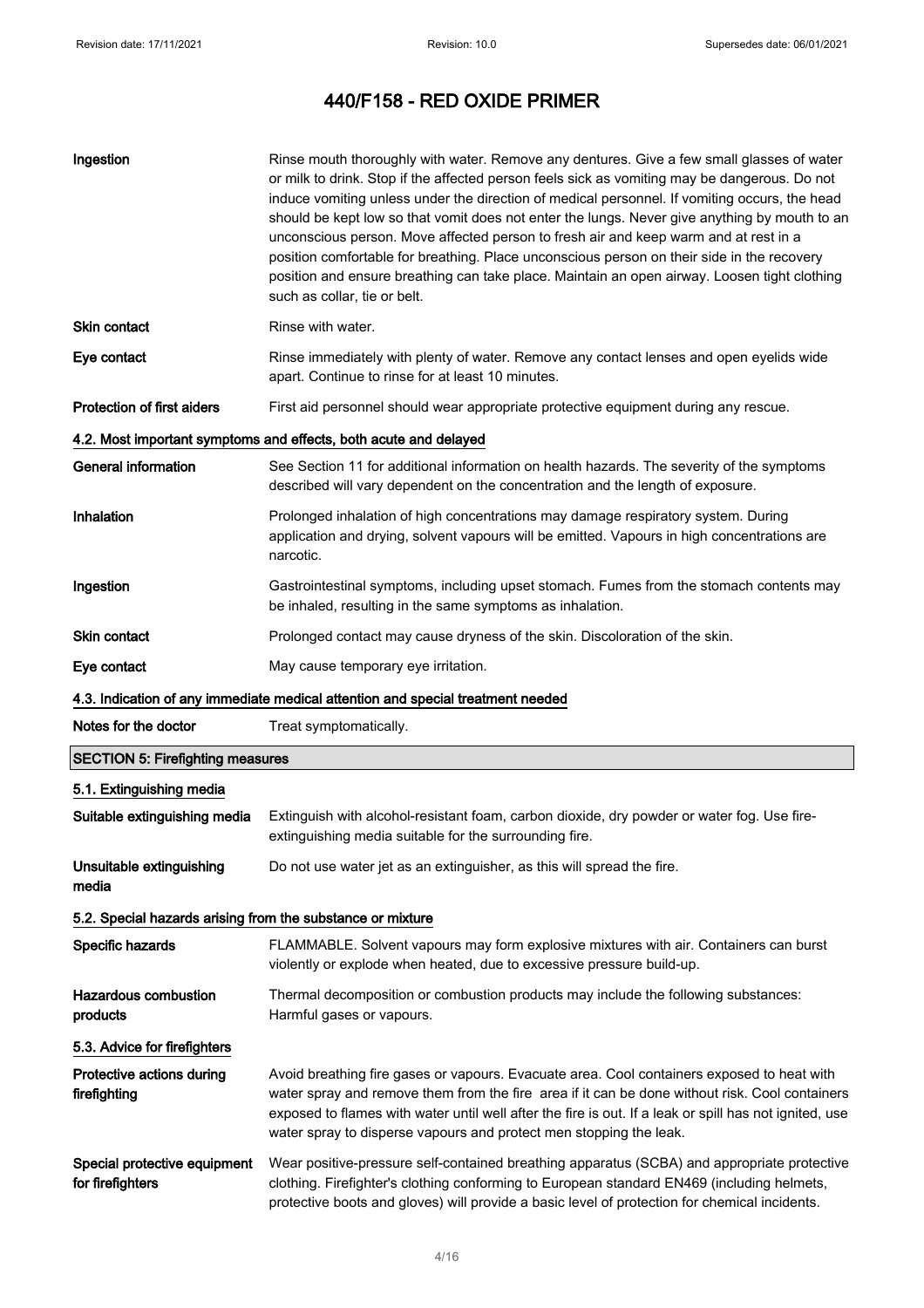#### SECTION 6: Accidental release measures

#### 6.1. Personal precautions, protective equipment and emergency procedures

Personal precautions No action shall be taken without appropriate training or involving any personal risk. Keep unnecessary and unprotected personnel away from the spillage. Wear protective clothing as described in Section 8 of this safety data sheet. Follow precautions for safe handling described in this safety data sheet. Wash thoroughly after dealing with a spillage. Ensure procedures and training for emergency decontamination and disposal are in place. Do not touch or walk into spilled material. Provide adequate ventilation.

#### 6.2. Environmental precautions

Environmental precautions Avoid discharge into drains or watercourses or onto the ground.

#### 6.3. Methods and material for containment and cleaning up

Methods for cleaning up Wear protective clothing as described in Section 8 of this safety data sheet. Clear up spills immediately and dispose of waste safely. Small Spillages: Collect spillage. Large Spillages: Absorb spillage with non-combustible, absorbent material. The contaminated absorbent may pose the same hazard as the spilled material. Collect and place in suitable waste disposal containers and seal securely. Label the containers containing waste and contaminated materials and remove from the area as soon as possible. Flush contaminated area with plenty of water. Wash thoroughly after dealing with a spillage. For waste disposal, see Section 13.

#### 6.4. Reference to other sections

Reference to other sections For personal protection, see Section 8. See Section 11 for additional information on health hazards. See Section 12 for additional information on ecological hazards. For waste disposal, see Section 13.

### SECTION 7: Handling and storage

| 7.1. Precautions for safe handling        |                                                                                                                                                                                                                                                                                                                                                                                                                                                                                                                                                                                                                                                                                 |  |
|-------------------------------------------|---------------------------------------------------------------------------------------------------------------------------------------------------------------------------------------------------------------------------------------------------------------------------------------------------------------------------------------------------------------------------------------------------------------------------------------------------------------------------------------------------------------------------------------------------------------------------------------------------------------------------------------------------------------------------------|--|
| Usage precautions                         | Read and follow manufacturer's recommendations. Wear protective clothing as described in<br>Section 8 of this safety data sheet. Keep away from food, drink and animal feeding stuffs.<br>Handle all packages and containers carefully to minimise spills. Keep container tightly sealed<br>when not in use. Avoid the formation of mists. Do not handle until all safety precautions have<br>been read and understood. Do not handle broken packages without protective equipment.                                                                                                                                                                                             |  |
| Advice on general<br>occupational hygiene | Wash promptly if skin becomes contaminated. Take off contaminated clothing. Wash<br>contaminated clothing before reuse. Do not eat, drink or smoke when using this product.<br>Wash at the end of each work shift and before eating, smoking and using the toilet. Change<br>work clothing daily before leaving workplace.                                                                                                                                                                                                                                                                                                                                                      |  |
|                                           | 7.2. Conditions for safe storage, including any incompatibilities                                                                                                                                                                                                                                                                                                                                                                                                                                                                                                                                                                                                               |  |
| Storage precautions                       | Store away from incompatible materials (see Section 10). Keep only in the original container.<br>Keep container tightly closed, in a cool, well ventilated place. Keep containers upright. Protect<br>containers from damage. Bund storage facilities to prevent soil and water pollution in the<br>event of spillage. The storage area floor should be leak-tight, jointless and not absorbent.                                                                                                                                                                                                                                                                                |  |
| Storage class                             | Flammable liquid storage. The storage and use of this product is subject to the Dangerous<br>Substances and Explosive Atmospheres Regulations (DSEAR). The requirements are given<br>in the HSE Approved Code of Practice and Guidance, Storage of Dangerous Substances:<br>DSEAR. Up to 250 litres of liquids with a flashpoint above 32C but below 55C may be kept in<br>a workroom provided they are kept in closed containers in a marked, fire-resisting cupboard or<br>bin. Larger quantities must be kept in a separate, marked storeroom conforming to the<br>structural requirements contained in the HSE guidance note Storage of Flammable Liquids in<br>Containers. |  |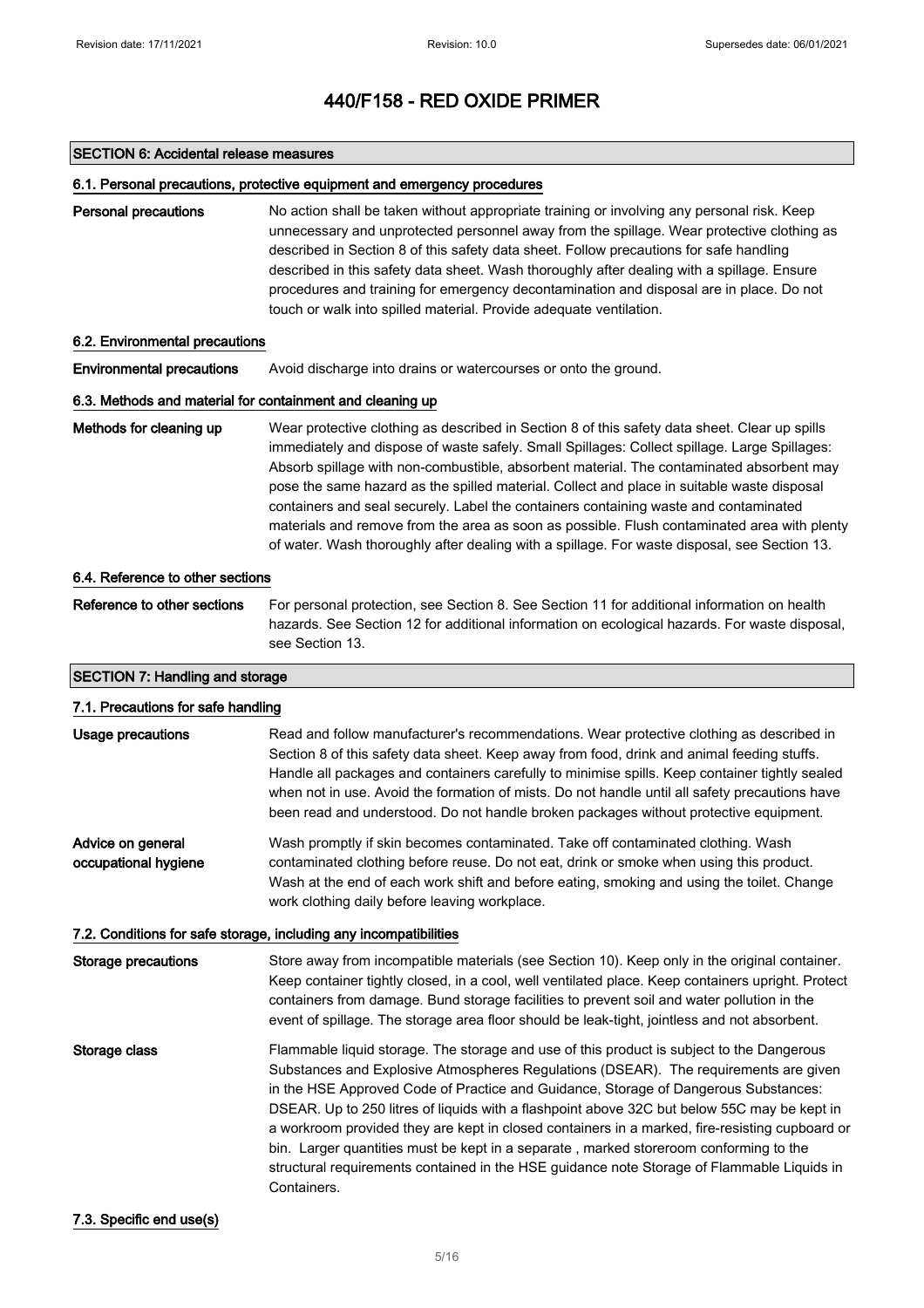| Specific end use(s) | The identified uses for this product are detailed in Section 1.2.                                                                                                                               |
|---------------------|-------------------------------------------------------------------------------------------------------------------------------------------------------------------------------------------------|
| Usage description   | Collect and place in suitable waste disposal containers and seal securely. Label the<br>containers containing waste and contaminated materials and remove from the area as soon<br>as possible. |

# SECTION 8: Exposure controls/Personal protection

#### 8.1. Control parameters

## Occupational exposure limits

#### Calcium Carbonate

Long-term exposure limit (8-hour TWA): WEL 10 mg/m<sup>3</sup> inhalable dust Long-term exposure limit (8-hour TWA): WEL 4 mg/m<sup>3</sup> respirable dust

#### Red Iron Oxide

Long-term exposure limit (8-hour TWA): WEL 4 mg/m<sup>3</sup> respirable dust Short-term exposure limit (15-minute): WEL 10 mg/m<sup>3</sup> as Fe

#### Barium Sulphate

Long-term exposure limit (8-hour TWA): 10 mg/m<sup>3</sup> inhalable dust Long-term exposure limit (8-hour TWA): 4 mg/m<sup>3</sup> respirable dust

## Hydrocarbons, C10-C13, n-alkanes, isoalkanes, cyclics, <2% aromatics

Long-term exposure limit (8-hour TWA): WEL 1000 mg/m<sup>3</sup>

## 2-METHYLPENTANE-2,4-DIOL

Long-term exposure limit (8-hour TWA): WEL 25 ppm 123 mg/m<sup>3</sup> Short-term exposure limit (15-minute): WEL 25 ppm 123 mg/m<sup>3</sup>

## Dipropylene Glycol Methyl Ether

Long-term exposure limit (8-hour TWA): WEL 50 ppm 308 mg/m<sup>3</sup> Sk

# 2,6-Di-tert-butyl-p-cresol

Long-term exposure limit (8-hour TWA): WEL 10 mg/m<sup>3</sup> WEL = Workplace Exposure Limit. Sk = Can be absorbed through skin.

# HYDROCARBONS, C9-C11, <2% AROMATICS

| <b>DNEL</b>         | Industry - Inhalation; Long term systemic effects: 1500 mg/m <sup>3</sup><br>Consumer - Inhalation; Long term systemic effects: 900 mg/m <sup>3</sup><br>Consumer - Dermal; Long term systemic effects: 300 mg/kg/day<br>Consumer - Oral: Long term systemic effects: 300 mg/kg/day<br>Industry - Dermal; Long term systemic effects: 300 mg/kg/day |
|---------------------|-----------------------------------------------------------------------------------------------------------------------------------------------------------------------------------------------------------------------------------------------------------------------------------------------------------------------------------------------------|
| <b>PNEC</b>         | No PNEC available. Substance is a hydrocarbon UVCB. Standard tests for this<br>endpoint are intended for single substances and are not appropriate for the risk<br>assessment of this complex substance.<br>Hydrocarbons, C10-C13, n-alkanes, isoalkanes, cyclics, <2% aromatics                                                                    |
| Ingredient comments | WEL = Workplace Exposure Limits                                                                                                                                                                                                                                                                                                                     |

## Calcium bis(2-ethylhexanoate) (CAS: 136-51-6)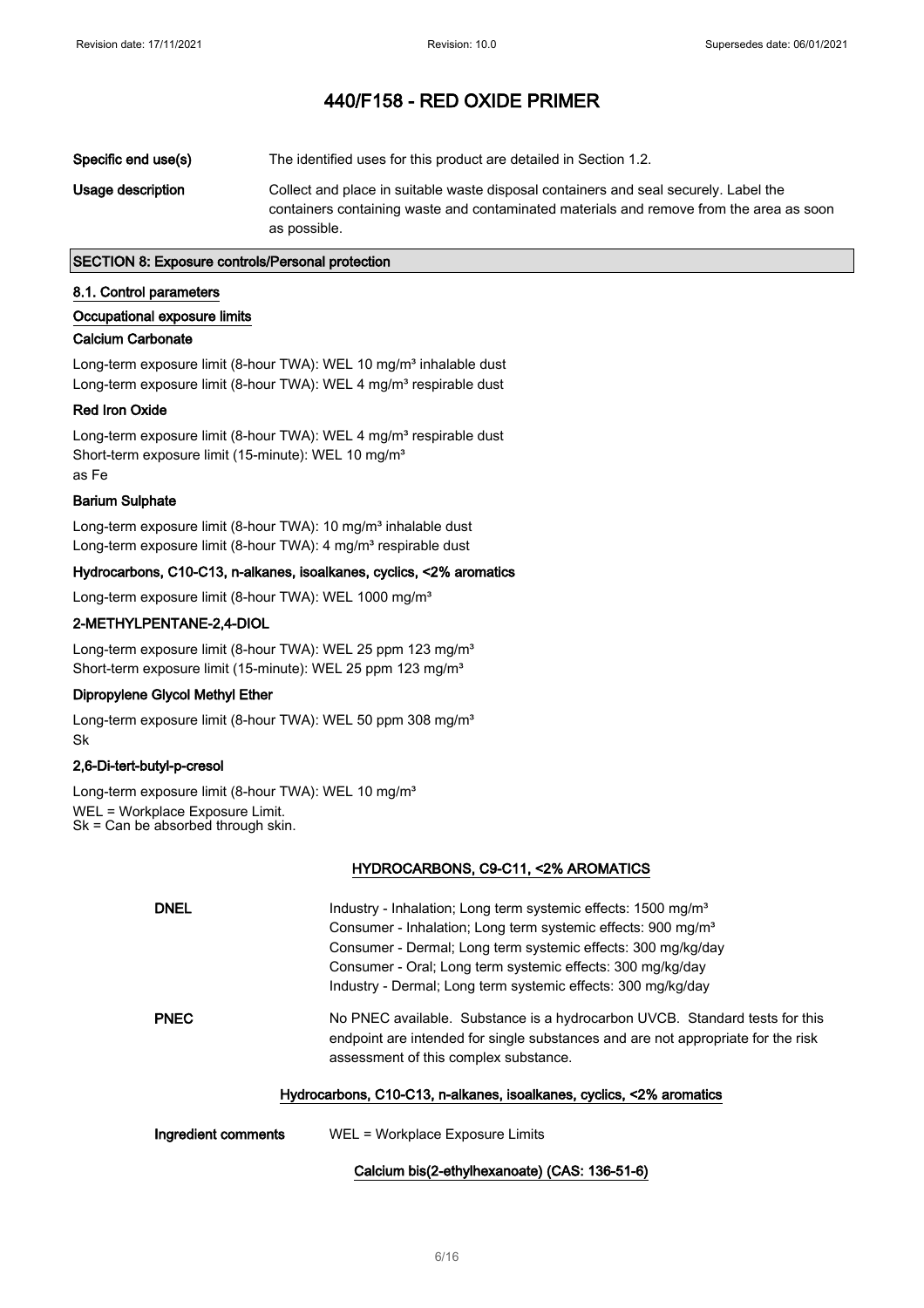| <b>DNEL</b>                | Workers - Dermal; Long term systemic effects: 5.67 mg/kg<br>Workers - Inhalation; Long term systemic effects: 39.98 mg/m <sup>3</sup><br>General population - Oral; Long term systemic effects: 2.83 mg/kg<br>General population - Dermal; Long term systemic effects: 2.83 mg/kg<br>General population - Inhalation; Long term systemic effects: 9.86 mg/m <sup>3</sup> |
|----------------------------|--------------------------------------------------------------------------------------------------------------------------------------------------------------------------------------------------------------------------------------------------------------------------------------------------------------------------------------------------------------------------|
| <b>PNEC</b>                | STP; 71.7 mg/l<br>Soil; 1.06 mg/kg<br>Intermittent release; 0.493 mg/l<br>Fresh water; 0.36 mg/l<br>marine water; 0.036 mg/l<br>Sediment (Freshwater); 6.37 mg/kg<br>Sediment (Marinewater); 0.637 mg/kg<br>Dipropylene Glycol Methyl Ether (CAS: 34590-94-8)                                                                                                            |
|                            |                                                                                                                                                                                                                                                                                                                                                                          |
| <b>DNEL</b><br><b>PNEC</b> | Industry - Dermal; Long term : 65 mg/kg/day<br>Industry - Inhalation; Long term : 310 mg/m <sup>3</sup><br>Consumer - Dermal; Long term : 15 mg/kg/day<br>Consumer - Inhalation; Long term : 37.2 mg/m <sup>3</sup><br>Consumer - Oral; Long term : 1.67 mg/kg/day<br>Fresh water; 19 mg/l                                                                               |
|                            | marine water; 1.9 mg/l<br>STP: 4168 mg/l<br>Sediment (Freshwater); 70.2 mg/kg<br>Sediment (Marinewater); 7.02 mg/kg<br>Soil; 2.74 mg/kg<br>Intermittent release; 19 mg/l                                                                                                                                                                                                 |
|                            | 2,6-Di-tert-butyl-p-cresol (CAS: 128-37-0)                                                                                                                                                                                                                                                                                                                               |
| <b>DNEL</b>                | Industry - Dermal; : 0.5 mg/kg/day<br>Industry - Inhalation; : 3.5 mg/kg/day                                                                                                                                                                                                                                                                                             |
| <b>PNEC</b>                | - Fresh water; 0.000199 mg/l<br>- marine water; 0.0000199 mg/l<br>- Sediment; 0.0996 mg/l<br>- Soil; 0.04769 mg/l                                                                                                                                                                                                                                                        |
| ua controlo                |                                                                                                                                                                                                                                                                                                                                                                          |

# 8.2. Exposure controls

Protective equipment



Appropriate engineering controls

Provide adequate ventilation. Good general ventilation should be adequate to control worker exposure to airborne contaminants. Personal, workplace environment or biological monitoring may be required to determine the effectiveness of the ventilation or other control measures and/or the necessity to use respiratory protective equipment. Use process enclosures, local exhaust ventilation or other engineering controls as the primary means to minimise worker exposure. Personal protective equipment should only be used if worker exposure cannot be controlled adequately by the engineering control measures. Ensure control measures are regularly inspected and maintained. Ensure operatives are trained to minimise exposure.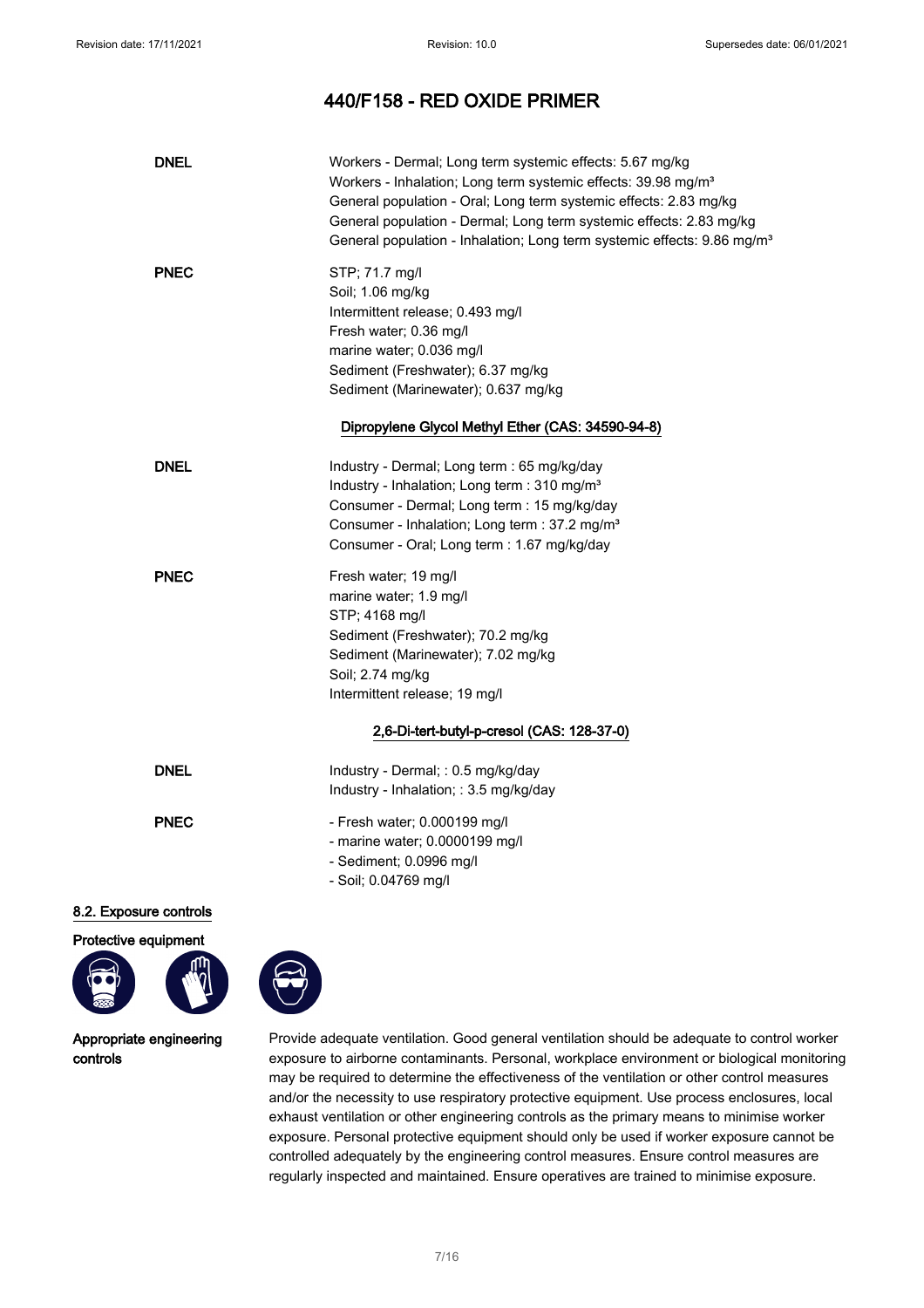| Eye/face protection                       | Eyewear complying with an approved standard should be worn if a risk assessment indicates<br>eye contact is possible. Personal protective equipment for eye and face protection should<br>comply with European Standard EN166. Unless the assessment indicates a higher degree of<br>protection is required, the following protection should be worn: Tight-fitting safety glasses.                                                                                                                                                                                                                                                                                                                                                                                                                                                                                                                          |
|-------------------------------------------|--------------------------------------------------------------------------------------------------------------------------------------------------------------------------------------------------------------------------------------------------------------------------------------------------------------------------------------------------------------------------------------------------------------------------------------------------------------------------------------------------------------------------------------------------------------------------------------------------------------------------------------------------------------------------------------------------------------------------------------------------------------------------------------------------------------------------------------------------------------------------------------------------------------|
| Hand protection                           | To protect hands from chemicals, gloves should comply with European Standards EN388 and<br>374. As a general principle, exposure should be managed by means other than the provision<br>of protective gloves. Manufacturers' performance data suggest that the optimum glove for use<br>should be: Wear protective gloves made of the following material: Nitrile rubber. Thickness: ≥<br>0.31 mm Permeation breakthrough time according to EN374 - class: (1-6) e.g. minimum 480<br>mins. Caution: The performance of gloves under actual working conditions can be significantly<br>affected by many factors and the information provided according to EN374 may not accord<br>with what is achieved in practice. We recommend that expert professional advice is sought<br>that takes into account of the work processes and working environment applicable for each<br>task where gloves are to be worn. |
| Other skin and body<br>protection         | Wear appropriate clothing to prevent repeated or prolonged skin contact.                                                                                                                                                                                                                                                                                                                                                                                                                                                                                                                                                                                                                                                                                                                                                                                                                                     |
| Hygiene measures                          | Good personal hygiene procedures should be implemented. Wash at the end of each work<br>shift and before eating, smoking and using the toilet. When using do not eat, drink or smoke.<br>Wash contaminated clothing before reuse.                                                                                                                                                                                                                                                                                                                                                                                                                                                                                                                                                                                                                                                                            |
| <b>Respiratory protection</b>             | Ensure all respiratory protective equipment is suitable for its intended use and is 'CE'-marked.<br>Check that the respirator fits tightly and the filter is changed regularly. Gas and combination<br>filter cartridges should comply with European Standard EN14387. Full face mask respirators<br>with replaceable filter cartridges should comply with European Standard EN136. Half mask<br>and quarter mask respirators with replaceable filter cartridges should comply with European<br>Standard EN140. Respiratory protection must be used if the airborne contamination exceeds<br>the recommended occupational exposure limit. Wear a respirator fitted with the following<br>cartridge: Gas filter, type A2.                                                                                                                                                                                     |
| <b>Environmental exposure</b><br>controls | Keep container tightly sealed when not in use. Emissions from ventilation or work process<br>equipment should be checked to ensure they comply with the requirements of environmental<br>protection legislation. In some cases, fume scrubbers, filters or engineering modifications to<br>the process equipment will be necessary to reduce emissions to acceptable levels.                                                                                                                                                                                                                                                                                                                                                                                                                                                                                                                                 |

# SECTION 9: Physical and chemical properties

# 9.1. Information on basic physical and chemical properties

| Appearance                                      | Viscous liquid. Coloured liquid. |
|-------------------------------------------------|----------------------------------|
| Colour                                          | Red.                             |
| Odour                                           | Organic solvents.                |
| Odour threshold                                 | Not determined.                  |
| рH                                              | Technically not feasible.        |
| Melting point                                   | Not determined.                  |
| Initial boiling point and range                 | Not determined.                  |
| Flash point                                     | 38 approx. °C Closed cup.        |
| <b>Evaporation rate</b>                         | Not determined.                  |
| <b>Evaporation factor</b>                       | Not determined.                  |
| Upper/lower flammability or<br>explosive limits | : 0.8                            |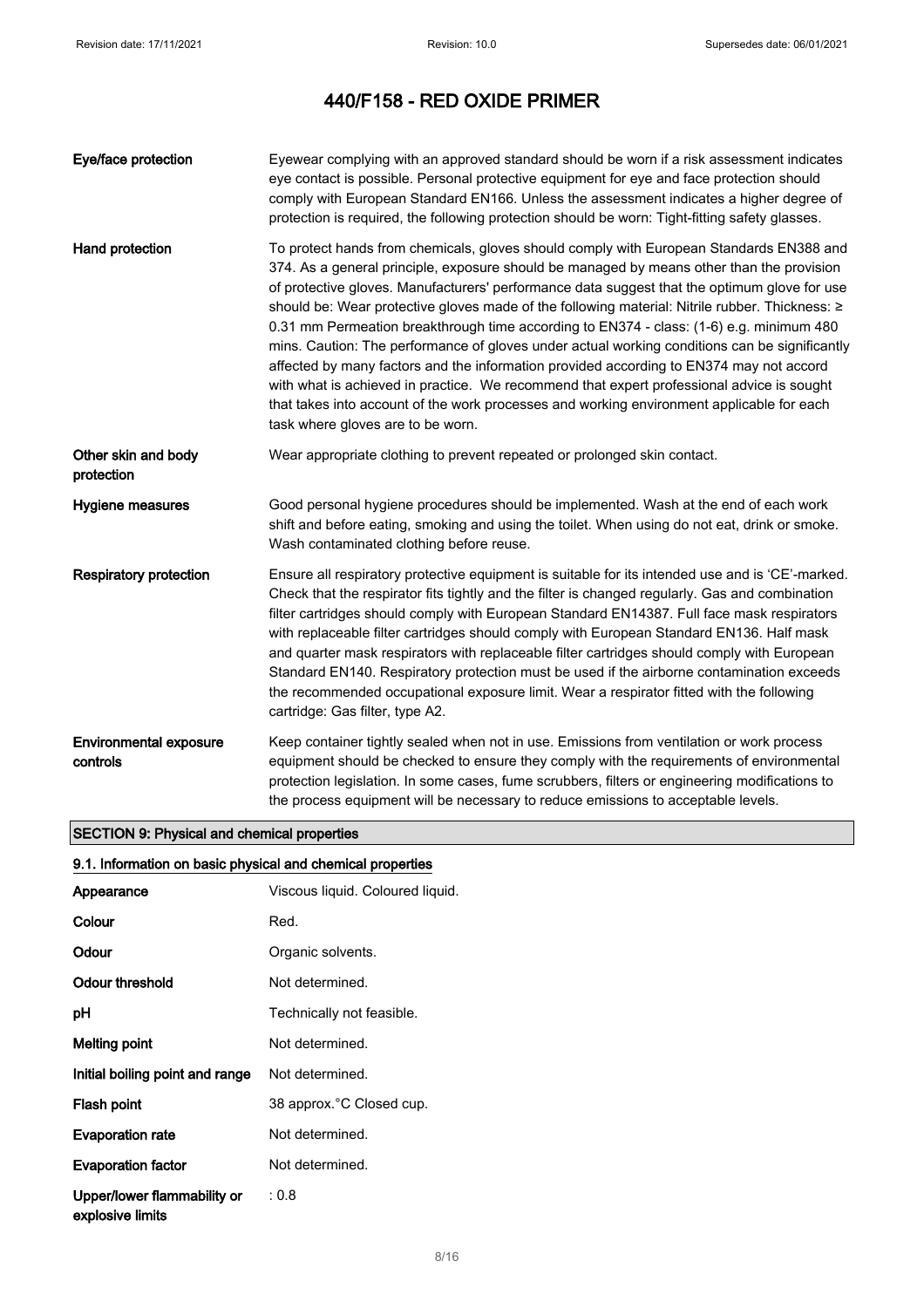| <b>Other flammability</b>                    | Not determined.                                                                                                                                                                                                  |
|----------------------------------------------|------------------------------------------------------------------------------------------------------------------------------------------------------------------------------------------------------------------|
| Vapour pressure                              | Not determined.                                                                                                                                                                                                  |
| Vapour density                               | heavier than air                                                                                                                                                                                                 |
| <b>Relative density</b>                      | 1.55 approx. @ @ 20°C                                                                                                                                                                                            |
| Solubility(ies)                              | Insoluble in water                                                                                                                                                                                               |
| <b>Partition coefficient</b>                 | No information available.                                                                                                                                                                                        |
| Auto-ignition temperature                    | Not determined.                                                                                                                                                                                                  |
| <b>Decomposition Temperature</b>             | Not determined.                                                                                                                                                                                                  |
| <b>Viscosity</b>                             | 4.5 (Rotothinner) P @ 25°C                                                                                                                                                                                       |
| <b>Explosive properties</b>                  | Not determined.                                                                                                                                                                                                  |
| Explosive under the influence<br>of a flame  | Not considered to be explosive.                                                                                                                                                                                  |
| <b>Oxidising properties</b>                  | Not determined.                                                                                                                                                                                                  |
| 9.2. Other information                       |                                                                                                                                                                                                                  |
| Volatile organic compound                    | This product contains a maximum VOC content of <500 g/litre.                                                                                                                                                     |
| <b>SECTION 10: Stability and reactivity</b>  |                                                                                                                                                                                                                  |
| 10.1. Reactivity                             |                                                                                                                                                                                                                  |
| Reactivity                                   | See the other subsections of this section for further details.                                                                                                                                                   |
| 10.2. Chemical stability                     |                                                                                                                                                                                                                  |
| <b>Stability</b>                             | Stable at normal ambient temperatures and when used as recommended. Stable under the<br>prescribed storage conditions.                                                                                           |
| 10.3. Possibility of hazardous reactions     |                                                                                                                                                                                                                  |
| Possibility of hazardous<br>reactions        | The following materials may react strongly with the product: Oxidising agents.                                                                                                                                   |
| 10.4. Conditions to avoid                    |                                                                                                                                                                                                                  |
| <b>Conditions to avoid</b>                   | Avoid heat, flames and other sources of ignition. Containers can burst violently or explode<br>when heated, due to excessive pressure build-up. Static electricity and formation of sparks<br>must be prevented. |
| 10.5. Incompatible materials                 |                                                                                                                                                                                                                  |
| <b>Materials to avoid</b>                    | Oxidising materials. Acids - oxidising.                                                                                                                                                                          |
| 10.6. Hazardous decomposition products       |                                                                                                                                                                                                                  |
| Hazardous decomposition<br>products          | Does not decompose when used and stored as recommended. Thermal decomposition or<br>combustion products may include the following substances: Harmful gases or vapours.                                          |
| <b>SECTION 11: Toxicological information</b> |                                                                                                                                                                                                                  |
| 11.1. Information on toxicological effects   |                                                                                                                                                                                                                  |

Toxicological effects There is no data available on the mixture itself. The mixture has been assessed following the EC 1272/2008 regulation and classified for toxicological hazards accordingly. See Sections 2 and 3 for details.

# **Carcinogenicity**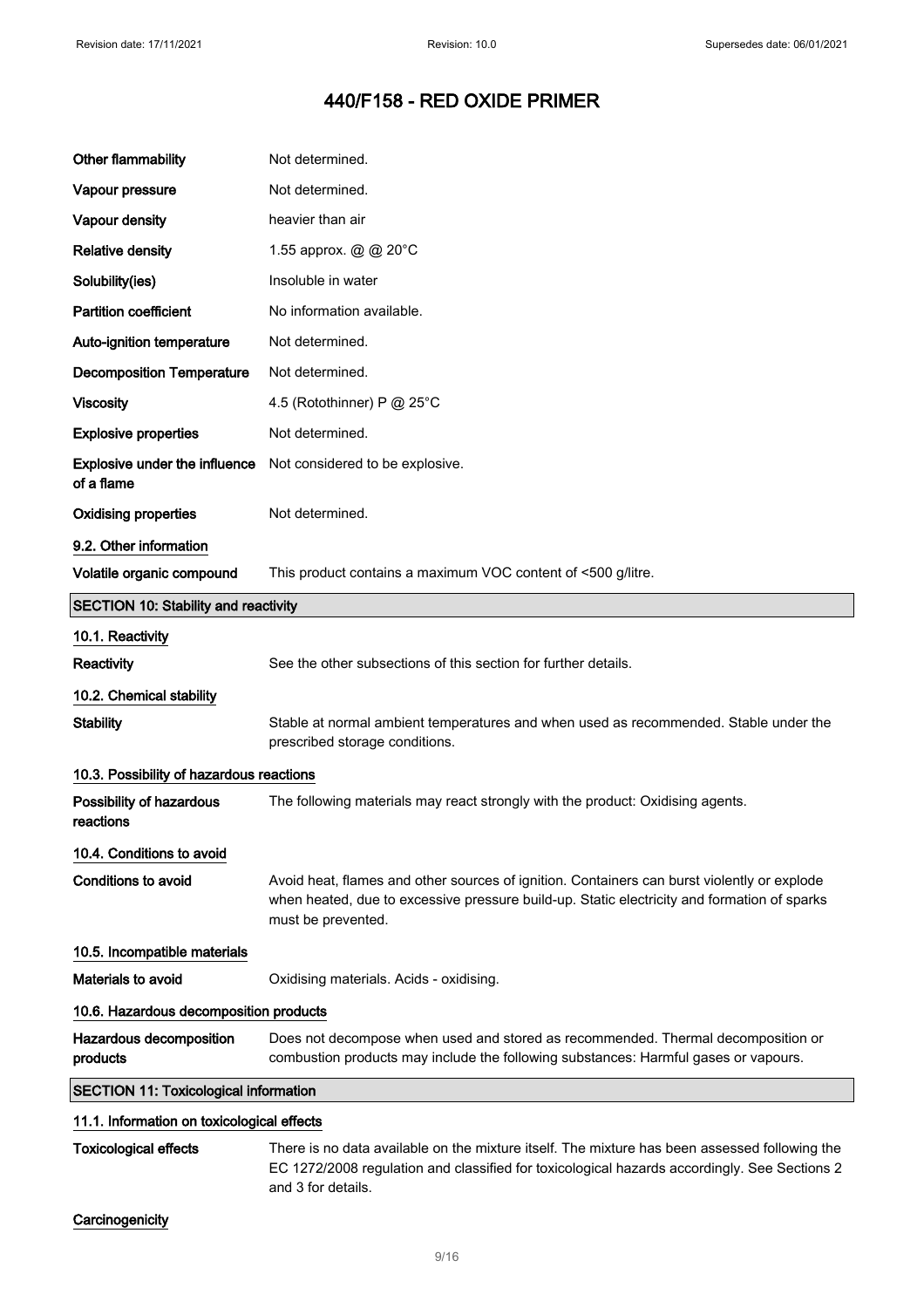| <b>IARC</b> carcinogenicity   | None of the ingredients are listed or exempt.                                                                                                                                                                                                        |
|-------------------------------|------------------------------------------------------------------------------------------------------------------------------------------------------------------------------------------------------------------------------------------------------|
| Inhalation                    | Prolonged inhalation of high concentrations may damage respiratory system. During<br>application and drying, solvent vapours will be emitted. In high concentrations, vapours are<br>narcotic and may cause headache, fatigue, dizziness and nausea. |
| Ingestion                     | Symptoms following overexposure may include the following: Nausea, vomiting. Diarrhoea.                                                                                                                                                              |
| <b>Skin contact</b>           | The product contains organic solvents. May be absorbed through the skin. Acts as a defatting<br>agent on skin. May cause cracking of skin, and eczema.                                                                                               |
| Eye contact                   | May cause temporary eye irritation.                                                                                                                                                                                                                  |
| <b>Medical considerations</b> | Skin disorders and allergies. Avoid vomiting and stomach flushing because of the risk of<br>aspiration.                                                                                                                                              |

# Toxicological information on ingredients.

# HYDROCARBONS, C9-C11, <2% AROMATICS

| Acute toxicity - oral                                        |                  |
|--------------------------------------------------------------|------------------|
| Acute toxicity oral (LD <sub>50</sub><br>mg/kg)              | 5,100.0          |
| <b>Species</b>                                               | Rat              |
| ATE oral (mg/kg)                                             | 5,100.0          |
| Acute toxicity - dermal                                      |                  |
| Acute toxicity dermal (LD <sub>50</sub> 5,100.0<br>mg/kg)    |                  |
| <b>Species</b>                                               | Rabbit           |
| ATE dermal (mg/kg)                                           | 5,100.0          |
| Acute toxicity - inhalation                                  |                  |
| Acute toxicity inhalation<br>(LC <sub>so</sub> vapours mg/l) | 5,100.0          |
| <b>Species</b>                                               | Rat              |
| <b>ATE inhalation (vapours</b><br>mg/l)                      | 5,100.0          |
| Skin corrosion/irritation                                    |                  |
| Skin corrosion/irritation                                    | Not irritating.  |
| Serious eye damage/irritation                                |                  |
| Serious eye<br>damage/irritation                             | Not irritating.  |
| <b>Respiratory sensitisation</b>                             |                  |
| <b>Respiratory sensitisation</b>                             | Not sensitising. |
| <b>Skin sensitisation</b>                                    |                  |
| <b>Skin sensitisation</b>                                    | Not sensitising. |
| Germ cell mutagenicity                                       |                  |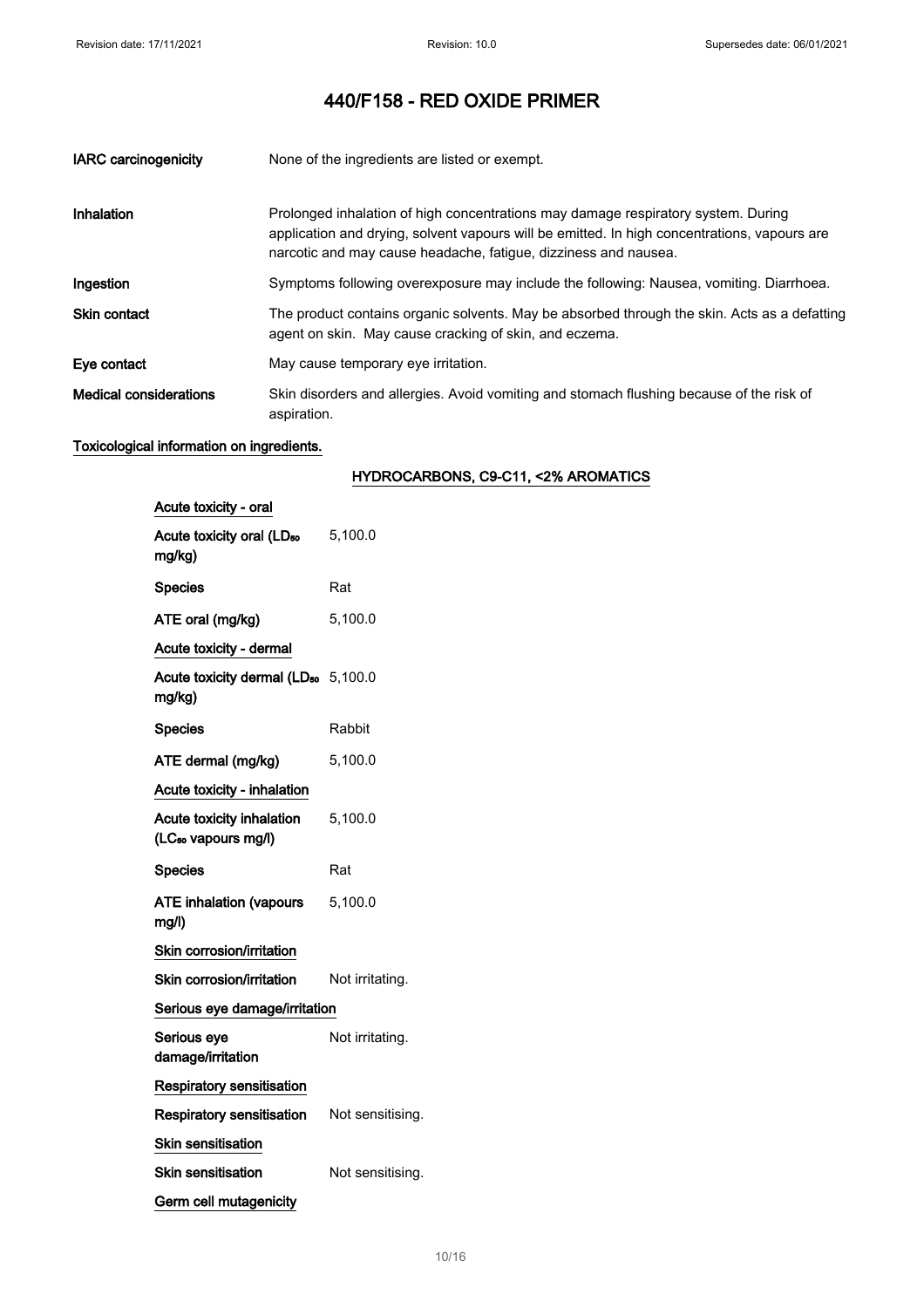| Genotoxicity - in vitro                            | Chromosome aberration: Negative. This substance has no evidence of mutagenic<br>properties.                |  |
|----------------------------------------------------|------------------------------------------------------------------------------------------------------------|--|
| Carcinogenicity                                    |                                                                                                            |  |
| Carcinogenicity                                    | Based on available data the classification criteria are not met.                                           |  |
| Reproductive toxicity                              |                                                                                                            |  |
| Reproductive toxicity -<br>fertility               | Fertility: -, Inhalation, Rat This substance has no evidence of toxicity to<br>reproduction.               |  |
| Reproductive toxicity -<br>development             | Developmental toxicity: -:, Inhalation, Rat This substance has no evidence of<br>toxicity to reproduction. |  |
| Specific target organ toxicity - repeated exposure |                                                                                                            |  |
| <b>STOT - repeated exposure</b> Not available.     |                                                                                                            |  |
| <b>Aspiration hazard</b>                           |                                                                                                            |  |
| <b>Aspiration hazard</b>                           | Kinematic viscosity <= 20.5 mm2/s.                                                                         |  |
|                                                    |                                                                                                            |  |
| <b>Inhalation</b>                                  | Vapours may cause drowsiness and dizziness. Central nervous system depression.                             |  |
| Ingestion                                          | Harmful: danger of serious damage to health by prolonged exposure if swallowed.                            |  |
| <b>Skin contact</b>                                | Product has a defatting effect on skin. May cause allergic contact eczema.                                 |  |
| Eye contact                                        | No specific health hazards known.                                                                          |  |
| Route of exposure                                  | <b>Inhalation Dermal</b>                                                                                   |  |

# SECTION 12: Ecological information

Ecotoxicity There is no data available on the mixture itself. The mixture has been assessed following the EC 1272/2008 regulation and classified for toxicological hazards accordingly.

# 12.1. Toxicity

Ecological information on ingredients.

## HYDROCARBONS, C9-C11, <2% AROMATICS

| Acute aguatic toxicity                      |                                                                                                                                    |
|---------------------------------------------|------------------------------------------------------------------------------------------------------------------------------------|
| Acute toxicity - fish                       | LC50, > 96 hours: 1000 mg/l, Oncorhynchus mykiss (Rainbow trout)<br>Substance did not cause acute toxicity to fish                 |
| Acute toxicity - aquatic<br>invertebrates   | Substance did not cause acute toxicity to the freshwater invertebrates<br>EC <sub>50</sub> , 48 hours: >1000 mg/l, Daphnia magna   |
| Acute toxicity - aquatic<br>plants          | EC <sub>50</sub> , > 72 hours: 1000 mg/l, Freshwater algae<br>Substance did not cause acute toxicity to the freshwater green algae |
| Acute toxicity -<br>microorganisms          | $EC_{50}$ , $\geq$ : 100 mg/l, Activated sludge                                                                                    |
| Chronic aquatic toxicity                    |                                                                                                                                    |
| life stage                                  | <b>Chronic toxicity - fish early</b> NOEC, 28 days: 0.131 mg/l, Oncorhynchus mykiss (Rainbow trout)                                |
| Chronic toxicity - aquatic<br>invertebrates | NOEC, 28 days: 0.23 mg/l, Daphnia magna                                                                                            |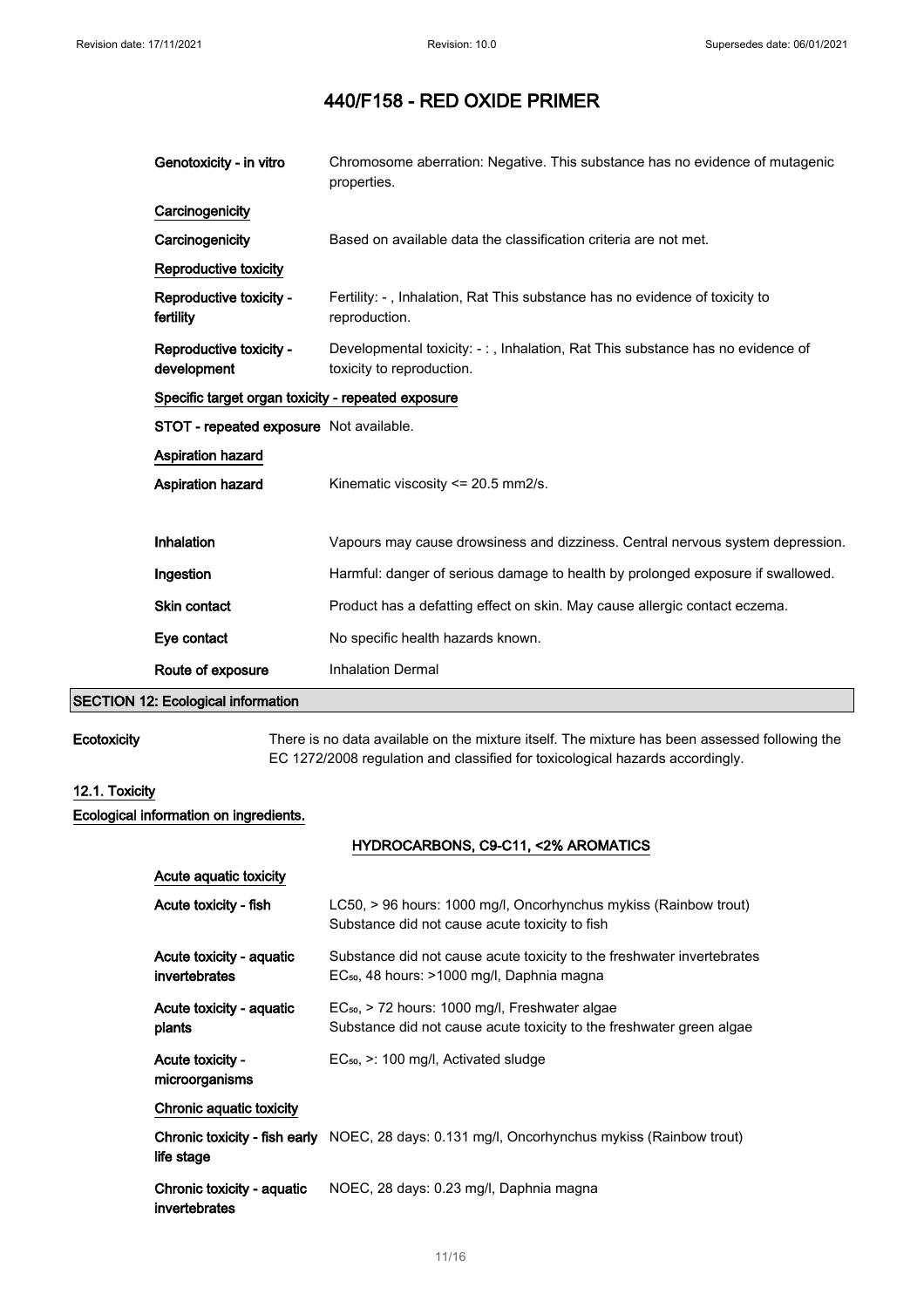# 12.2. Persistence and degradability

Persistence and degradability There are no data on the degradability of this product.

# Ecological information on ingredients.

# HYDROCARBONS, C9-C11, <2% AROMATICS

|                              | Persistence and<br>degradability                                                                         |             | The product is readily biodegradable.                                                                                                |
|------------------------------|----------------------------------------------------------------------------------------------------------|-------------|--------------------------------------------------------------------------------------------------------------------------------------|
|                              | Phototransformation                                                                                      |             | Oxidises rapidly by photo-chemical reactions in air                                                                                  |
|                              | <b>Biodegradation</b>                                                                                    |             | - 80 Degradation (%): 28 days<br>Test - 301F Ready Biodegradability - Manometric Respiratory Test                                    |
|                              | 12.3. Bioaccumulative potential                                                                          |             |                                                                                                                                      |
|                              | <b>Bioaccumulative potential</b>                                                                         |             | No data available on bioaccumulation.                                                                                                |
| <b>Partition coefficient</b> |                                                                                                          |             | No information available.                                                                                                            |
|                              | Ecological information on ingredients.                                                                   |             |                                                                                                                                      |
|                              |                                                                                                          |             | HYDROCARBONS, C9-C11, <2% AROMATICS                                                                                                  |
|                              | <b>Bioaccumulative potential</b>                                                                         |             | The product contains potentially bioaccumulating substances.                                                                         |
|                              | <b>Partition coefficient</b>                                                                             |             | log Pow: 5 - 6.7                                                                                                                     |
| 12.4. Mobility in soil       |                                                                                                          |             |                                                                                                                                      |
| <b>Mobility</b>              | Volatile liquid. The product contains organic solvents which will evaporate easily from all<br>surfaces. |             |                                                                                                                                      |
|                              | Ecological information on ingredients.                                                                   |             |                                                                                                                                      |
|                              |                                                                                                          |             | HYDROCARBONS, C9-C11, <2% AROMATICS                                                                                                  |
|                              | <b>Mobility</b>                                                                                          |             | The product contains volatile organic compounds (VOCs) which will evaporate<br>easily from all surfaces. Readily absorbed into soil. |
|                              | Adsorption/desorption<br>coefficient                                                                     |             | Not available.                                                                                                                       |
|                              | Surface tension                                                                                          |             | 24.5 mN/m @ 20°C                                                                                                                     |
|                              | 12.5. Results of PBT and vPvB assessment                                                                 |             |                                                                                                                                      |
| assessment                   | Results of PBT and vPvB                                                                                  |             | This product does not contain any substances classified as PBT or vPvB.                                                              |
|                              | Ecological information on ingredients.                                                                   |             |                                                                                                                                      |
|                              |                                                                                                          |             | HYDROCARBONS, C9-C11, <2% AROMATICS                                                                                                  |
|                              | Results of PBT and vPvB<br>assessment                                                                    |             | This substance is not classified as PBT or vPvB according to current EU criteria.                                                    |
|                              | 12.6. Other adverse effects                                                                              |             |                                                                                                                                      |
| Other adverse effects        |                                                                                                          | None known. |                                                                                                                                      |

Ecological information on ingredients.

# HYDROCARBONS, C9-C11, <2% AROMATICS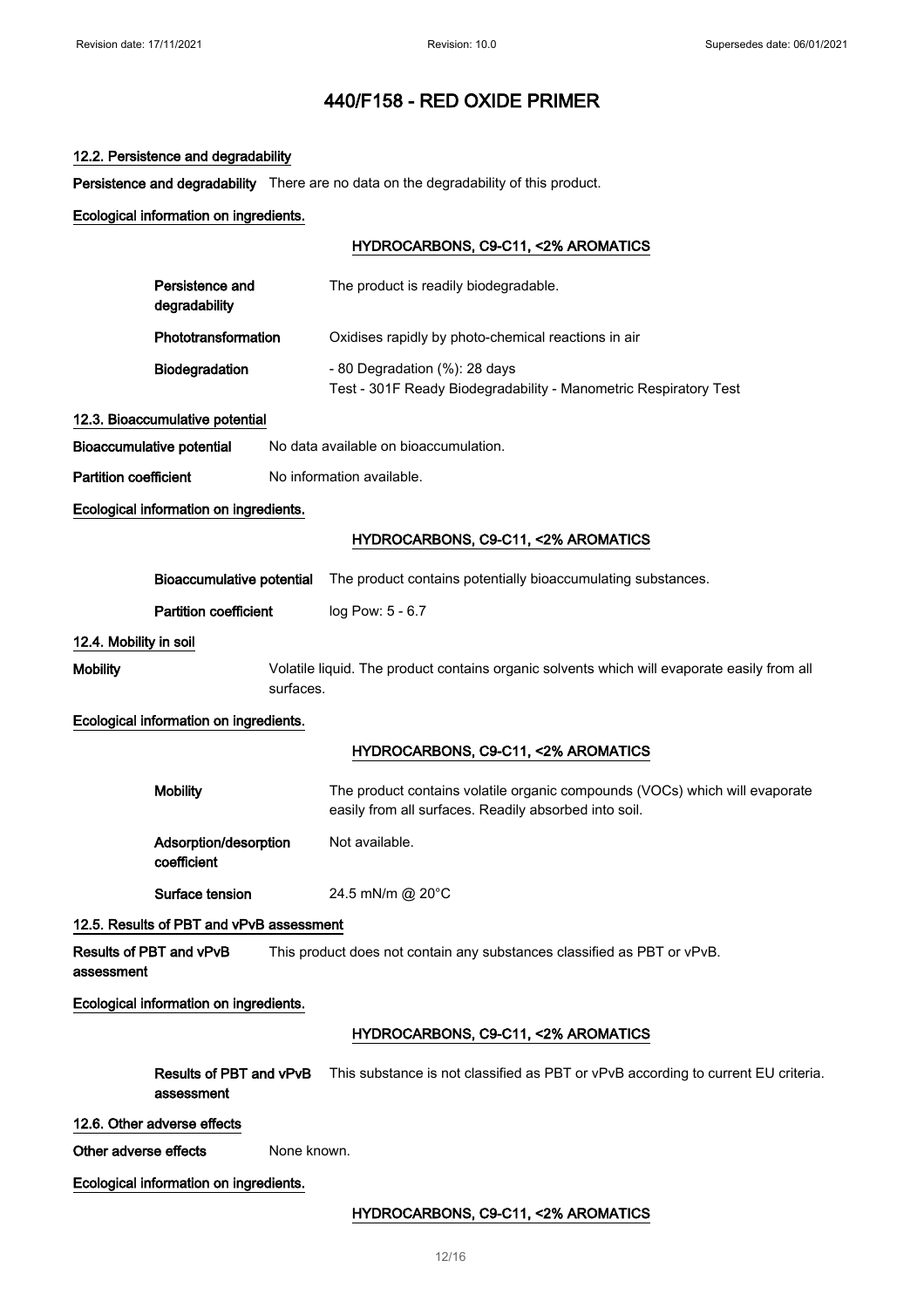| Other adverse effects | Not known. |
|-----------------------|------------|
|                       |            |

# SECTION 13: Disposal considerations

| 13.1. Waste treatment methods |                                                                                                                                                                                                                                                                                                                                                                                                                                                                                                                                                                                                                                                                                                                                                         |
|-------------------------------|---------------------------------------------------------------------------------------------------------------------------------------------------------------------------------------------------------------------------------------------------------------------------------------------------------------------------------------------------------------------------------------------------------------------------------------------------------------------------------------------------------------------------------------------------------------------------------------------------------------------------------------------------------------------------------------------------------------------------------------------------------|
| <b>General information</b>    | The generation of waste should be minimised or avoided wherever possible. Reuse or recycle<br>products wherever possible. This material and its container must be disposed of in a safe<br>way. Disposal of this product, process solutions, residues and by-products should at all times<br>comply with the requirements of environmental protection and waste disposal legislation and<br>any local authority requirements. When handling waste, the safety precautions applying to<br>handling of the product should be considered. Care should be taken when handling emptied<br>containers that have not been thoroughly cleaned or rinsed out. Empty containers or liners<br>may retain some product residues and hence be potentially hazardous. |
| <b>Disposal methods</b>       | Do not empty into drains. Dispose of surplus products and those that cannot be recycled via a<br>licensed waste disposal contractor. Waste, residues, empty containers, discarded work<br>clothes and contaminated cleaning materials should be collected in designated containers,<br>labelled with their contents. Waste packaging should be collected for reuse or recycling.<br>Incineration or landfill should only be considered when recycling is not feasible.                                                                                                                                                                                                                                                                                  |
| Waste class                   | When this coating, in its liquid state, as supplied, becomes a waste, it is categorised as<br>hazardous waste, with code 08 01 11* (SOLVENT BASED LIQUID WASTE). Part-used<br>containers, not drained and/or rigorously scraped out and containing dried residues of the<br>supplied coating, are categorised as hazardous waste, with code 08 01 11 <sup>*</sup> (SOLVENT<br>BASED LIQUID WASTE). If mixed with other wastes, the above waste code may not be<br>applicable. Used containers, drained and/or rigorously scraped out and containing dry<br>residues of the supplied coating, are categorised as non-hazardous waste, with code 15 01 02<br>(plastic packaging) or 15 01 04 (metal packaging).                                           |

# SECTION 14: Transport information

| General |  |
|---------|--|
|         |  |
|         |  |

For limited quantity packaging/limited load information, consult the relevant modal documentation using the data shown in this section.

## 14.1. UN number

| UN No. (ADR/RID) | 1263 |
|------------------|------|
| UN No. (IMDG)    | 1263 |
| UN No. (ICAO)    | 1263 |

# 14.2. UN proper shipping name

Proper shipping name (ADR/RID) PAINT, Contains Low Aromatic White Spirit, Class 3, PG III, (38 °C c.c.) Proper shipping name (IMDG) PAINT Proper shipping name (ICAO) PAINT 14.3. Transport hazard class(es) ADR/RID class 3

IMDG class 3

## Transport labels

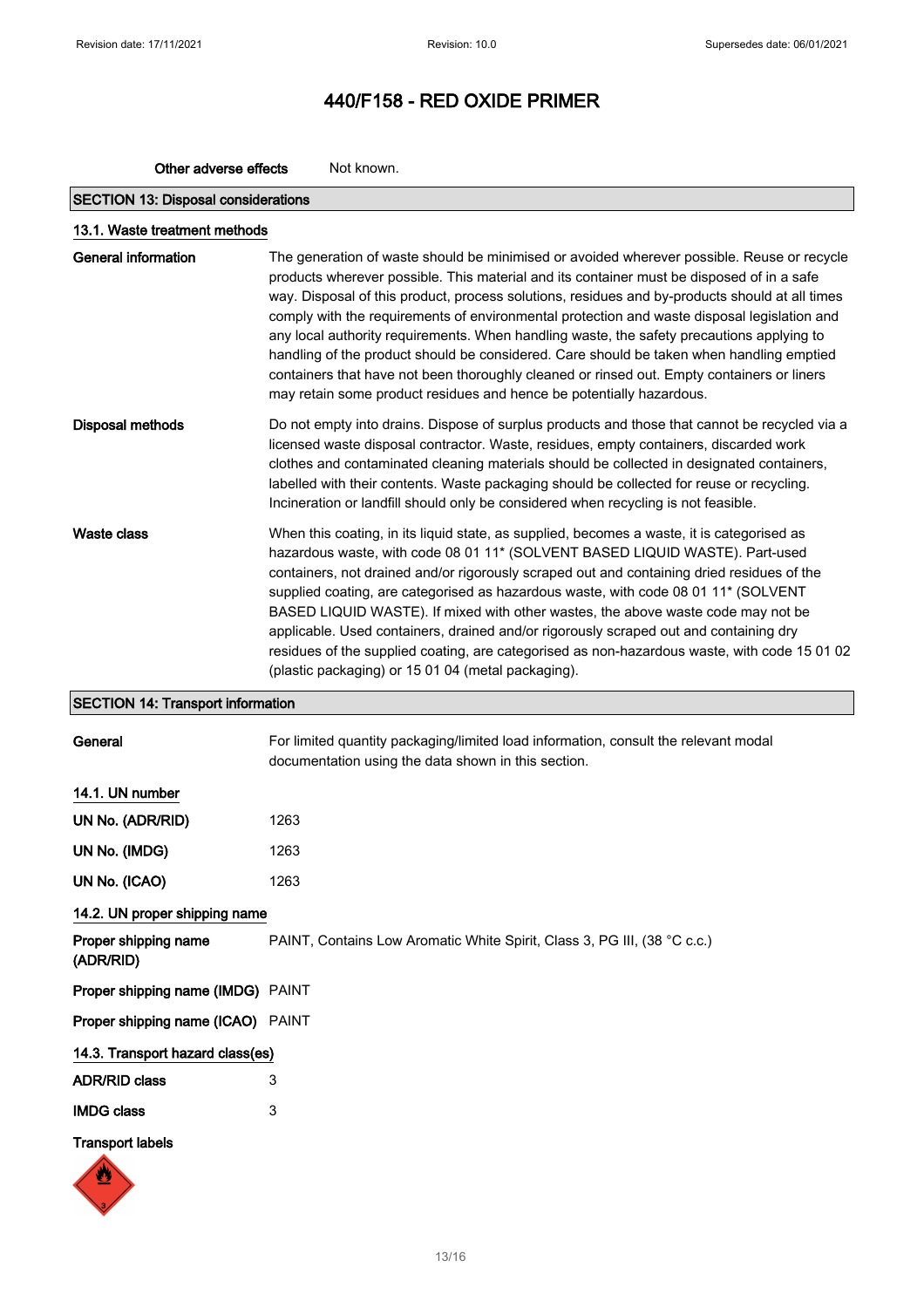## 14.4. Packing group

| ADR/RID packing group     | Ш |
|---------------------------|---|
| <b>IMDG packing group</b> | ш |
| ICAO packing group        | Ш |

## 14.5. Environmental hazards

Environmentally hazardous substance/marine pollutant No.

## 14.6. Special precautions for user

Always transport in closed containers that are upright and secure. Ensure that persons transporting the product know what to do in the event of an accident or spillage.

EmS F-E, S-E

Tunnel restriction code (D/E)

## 14.7. Transport in bulk according to Annex II of MARPOL and the IBC Code

Transport in bulk according to Not applicable. Annex II of MARPOL 73/78 and the IBC Code

#### SECTION 15: Regulatory information

#### 15.1. Safety, health and environmental regulations/legislation specific for the substance or mixture

EU legislation Regulation (EC) No 1907/2006 of the European Parliament and of the Council of 18 December 2006 concerning the Registration, Evaluation, Authorisation and Restriction of Chemicals (REACH) (as amended). Commission Regulation (EU) No 2015/830 of 28 May 2015. Regulation (EC) No 1272/2008 of the European Parliament and of the Council of 16 December 2008 on classification, labelling and packaging of substances and mixtures (as amended).

#### 15.2. Chemical safety assessment

No chemical safety assessment has been carried out.

# Inventories

## EU - EINECS/ELINCS

None of the ingredients are listed or exempt.

#### SECTION 16: Other information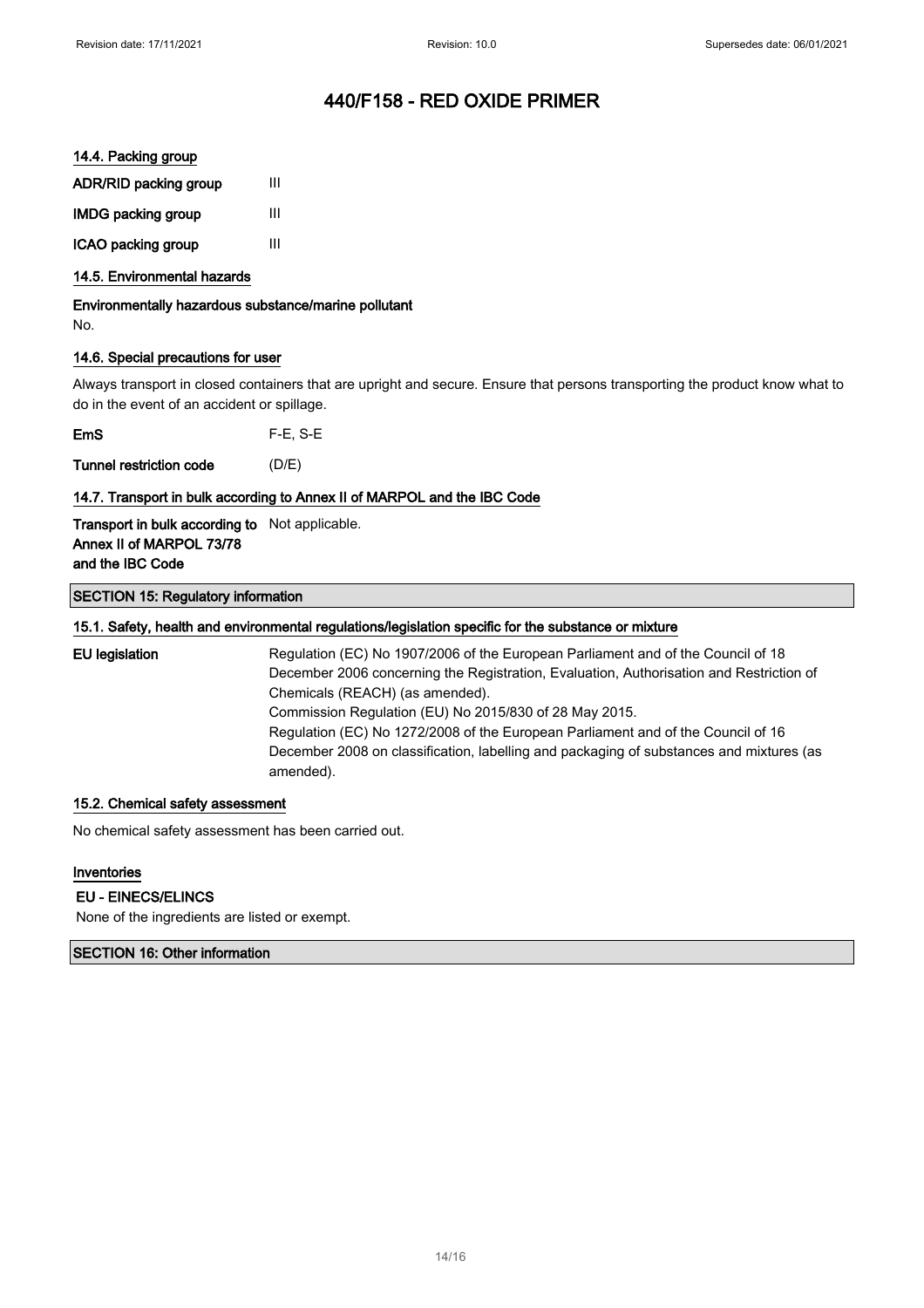| Abbreviations and acronyms<br>used in the safety data sheet                   | ADR: European Agreement concerning the International Carriage of Dangerous Goods by<br>Road.                                                                                                                                                                                                                                                                                                                                                                                                                                                           |
|-------------------------------------------------------------------------------|--------------------------------------------------------------------------------------------------------------------------------------------------------------------------------------------------------------------------------------------------------------------------------------------------------------------------------------------------------------------------------------------------------------------------------------------------------------------------------------------------------------------------------------------------------|
|                                                                               | ADN: European Agreement concerning the International Carriage of Dangerous Goods by<br>Inland Waterways.                                                                                                                                                                                                                                                                                                                                                                                                                                               |
|                                                                               | RID: European Agreement concerning the International Carriage of Dangerous Goods by<br>Rail.                                                                                                                                                                                                                                                                                                                                                                                                                                                           |
|                                                                               | IATA: International Air Transport Association.                                                                                                                                                                                                                                                                                                                                                                                                                                                                                                         |
|                                                                               | ICAO: Technical Instructions for the Safe Transport of Dangerous Goods by Air.<br>IMDG: International Maritime Dangerous Goods.                                                                                                                                                                                                                                                                                                                                                                                                                        |
|                                                                               | CAS: Chemical Abstracts Service.                                                                                                                                                                                                                                                                                                                                                                                                                                                                                                                       |
|                                                                               | ATE: Acute Toxicity Estimate.                                                                                                                                                                                                                                                                                                                                                                                                                                                                                                                          |
|                                                                               | LC <sub>50</sub> : Lethal Concentration to 50 % of a test population.                                                                                                                                                                                                                                                                                                                                                                                                                                                                                  |
|                                                                               | LD <sub>50</sub> : Lethal Dose to 50% of a test population (Median Lethal Dose).<br>EC <sub>50</sub> : 50% of maximal Effective Concentration.                                                                                                                                                                                                                                                                                                                                                                                                         |
|                                                                               | PBT: Persistent, Bioaccumulative and Toxic substance.                                                                                                                                                                                                                                                                                                                                                                                                                                                                                                  |
|                                                                               | vPvB: Very Persistent and Very Bioaccumulative.                                                                                                                                                                                                                                                                                                                                                                                                                                                                                                        |
| <b>Classification abbreviations</b>                                           | Acute Tox. = Acute toxicity                                                                                                                                                                                                                                                                                                                                                                                                                                                                                                                            |
| and acronyms                                                                  | Aquatic Acute = Hazardous to the aquatic environment (acute)<br>Aquatic Chronic = Hazardous to the aquatic environment (chronic)                                                                                                                                                                                                                                                                                                                                                                                                                       |
|                                                                               | Asp. Tox. = Aspiration hazard                                                                                                                                                                                                                                                                                                                                                                                                                                                                                                                          |
|                                                                               | Flam. Liq. = Flammable liquid                                                                                                                                                                                                                                                                                                                                                                                                                                                                                                                          |
|                                                                               | STOT RE = Specific target organ toxicity-repeated exposure                                                                                                                                                                                                                                                                                                                                                                                                                                                                                             |
|                                                                               | STOT SE = Specific target organ toxicity-single exposure                                                                                                                                                                                                                                                                                                                                                                                                                                                                                               |
| <b>Classification procedures</b><br>according to Regulation (EC)<br>1272/2008 | STOT SE 3 - H336, STOT RE 1 - H372: Calculation method. Aquatic Chronic 3 - H412:<br>Calculation method. Flam. Liq. 3 - H226: Expert judgement.                                                                                                                                                                                                                                                                                                                                                                                                        |
| <b>Training advice</b>                                                        | Read and follow manufacturer's recommendations. Only trained personnel should use this<br>material.                                                                                                                                                                                                                                                                                                                                                                                                                                                    |
| <b>Revision comments</b>                                                      | Issued in new format for Reach compliance in accordance with EC 1272/2008 Issued in<br>accordance with Annex II to REACH, as amended by Commission Regulation (EU) No.<br>2015/830 Unique Formula Identifier (UFI) added Change to EU supplier and manufacturer                                                                                                                                                                                                                                                                                        |
| <b>Issued by</b>                                                              | Technical Dept. (P.E.)                                                                                                                                                                                                                                                                                                                                                                                                                                                                                                                                 |
| <b>Revision date</b>                                                          | 17/11/2021                                                                                                                                                                                                                                                                                                                                                                                                                                                                                                                                             |
| <b>Revision</b>                                                               | 10.0                                                                                                                                                                                                                                                                                                                                                                                                                                                                                                                                                   |
| Supersedes date                                                               | 06/01/2021                                                                                                                                                                                                                                                                                                                                                                                                                                                                                                                                             |
| <b>SDS number</b>                                                             | 10589                                                                                                                                                                                                                                                                                                                                                                                                                                                                                                                                                  |
| <b>SDS</b> status                                                             | Approved.                                                                                                                                                                                                                                                                                                                                                                                                                                                                                                                                              |
| Hazard statements in full                                                     | H226 Flammable liquid and vapour.<br>H302 Harmful if swallowed.<br>H304 May be fatal if swallowed and enters airways.<br>H315 Causes skin irritation.<br>H317 May cause an allergic skin reaction.<br>H318 Causes serious eye damage.<br>H319 Causes serious eye irritation.<br>H334 May cause allergy or asthma symptoms or breathing difficulties if inhaled.<br>H335 May cause respiratory irritation.<br>H336 May cause drowsiness or dizziness.<br>H400 Very toxic to aquatic life.<br>H410 Very toxic to aquatic life with long lasting effects. |